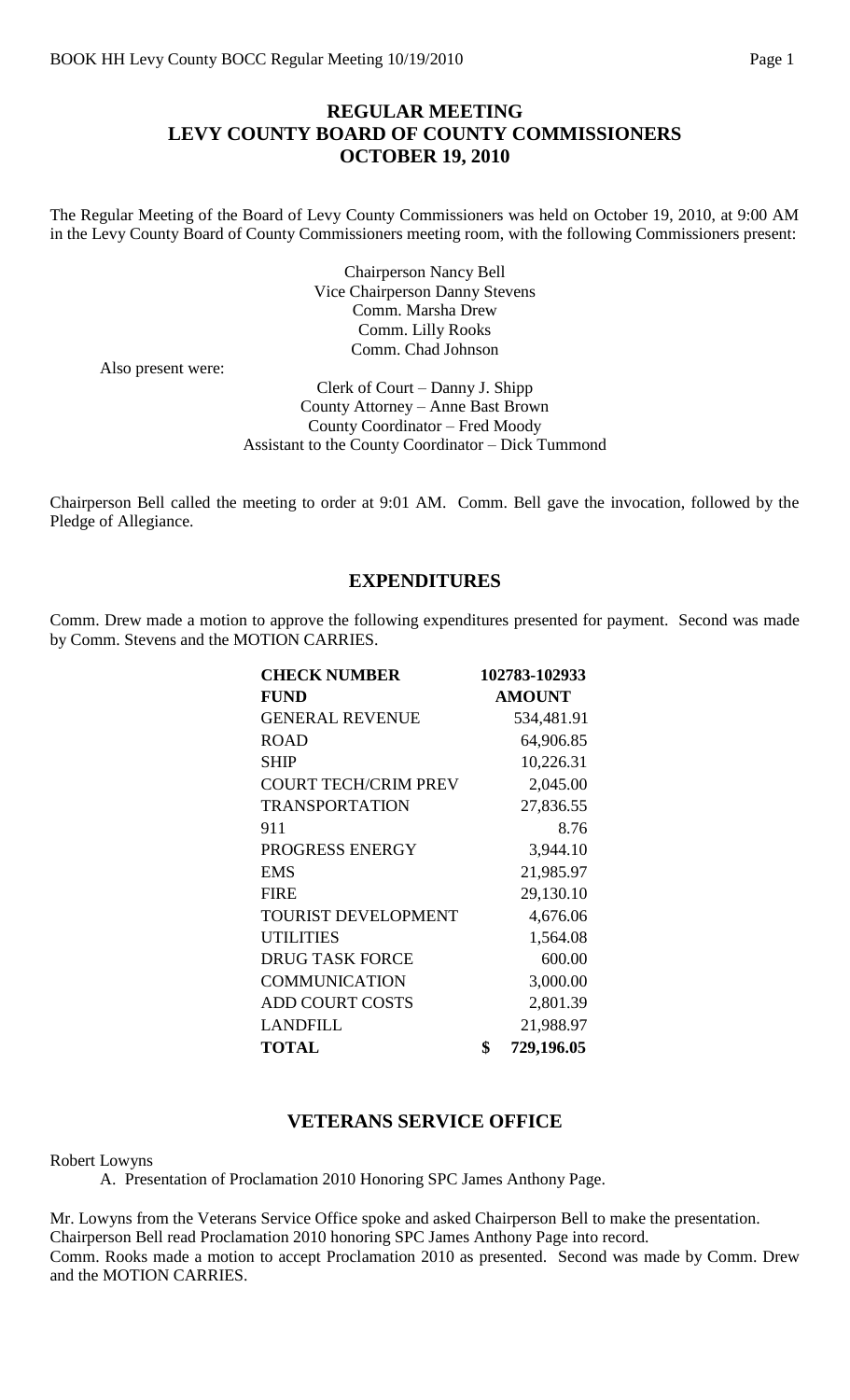## **PUBLIC HEARING**

Shenley Neely, Planning Director

A. Proposed Ordinance 2010-02 adopting an approved large scale future land use map amendment.

Atty. Brown swore in members of the audience wishing to speak for or against Proposed Ordinance 2010-02 or Proposed Ordinance 2010-03.

Comm. Bell asked if there were any ex-parte communications by the Board members. There were none.

Ms. Neely presented and read into record proposed Ordinance 2010-02, adopting an approved large scale future land use map amendment for Board approval.

Comm. Bell asked if there was anyone to speak for or against the proposed Ordinance. There were none.

Comm. Stevens made a motion to approve proposed Ordinance 2010-02 as presented. Second was made by Comm. Drew and the MOTION CARRIES.

### **ZONING**

Rob Corbitt, Director

A. Proposed Ordinance 2010-03 approving a rezoning of 10.58 acres from residential to moderately intensive commercial.

Mr. Corbitt stated with previously approved Ordinance for the large scale future land use map, he could now present proposed Ordinance 2010-03, approving the rezoning of 10.58 acres owned by William and Linda Grafton from residential to moderately intensive commercial to the Board for approval.

Comm. Bell asked if there was anyone to speak for or against. There were none.

Comm. Stevens made a motion to approve Ordinance 2010-03 as presented. Second was made by Comm. Drew and the MOTION CARRIES.

### **LEVY COUNTY TAX COLLECTOR**

Linda Fugate, Levy County Tax Collector

A. Request to retain \$125,000 of operating expenses.

Mrs. Fugate requested Board approval to retain \$125,000 of the operating expense to allow the Tax Collector's Office to operate without having to get a bank loan. The money will be returned back to the Board after the first Tax Distribution.

Comm. Rooks made a motion to approve the request to retain \$125,000 as presented by the Tax Collector. Second was made by Comm. Stevens and the MOTION CARRIES.

### **PUBLIC COMMENTS**

Jack Schofield from the Town of Yankeetown stated he was the liaison for the seven parks in the town and thanked the Commissioners for their funding of playground equipment at the Town's parks.

He then presented a flyer for an upcoming fundraising event taking place during the Yankeetown Seafood Festival, November 21<sup>st</sup> at 12:00 P.M. called the "Withlacoochee Wubber Duck Wace."

Mr. Schofield also mentioned on Friday, October 22, 2010 from 10:00 A.M to 1:00 P.M. at the Withlacoochee Gulf Preserve the Friends of the Withlacoochee Gulf Preserve, Inc. will host a presentation on how to fight mosquitoes with bat houses.

#### **NON-AGENDA ITEM**

Mr. Tummond requested permission to present a non-agenda item.

Comm. Drew made a motion to hear a non-agenda item. Second was made by Comm. Stevens and the MOTION CARRIES.

Mr. Tummond presented information from a company called Amnisas who had recently contacted him regarding purchasing the two water systems owned by the Board and asked if this is the direction the Board would want to go.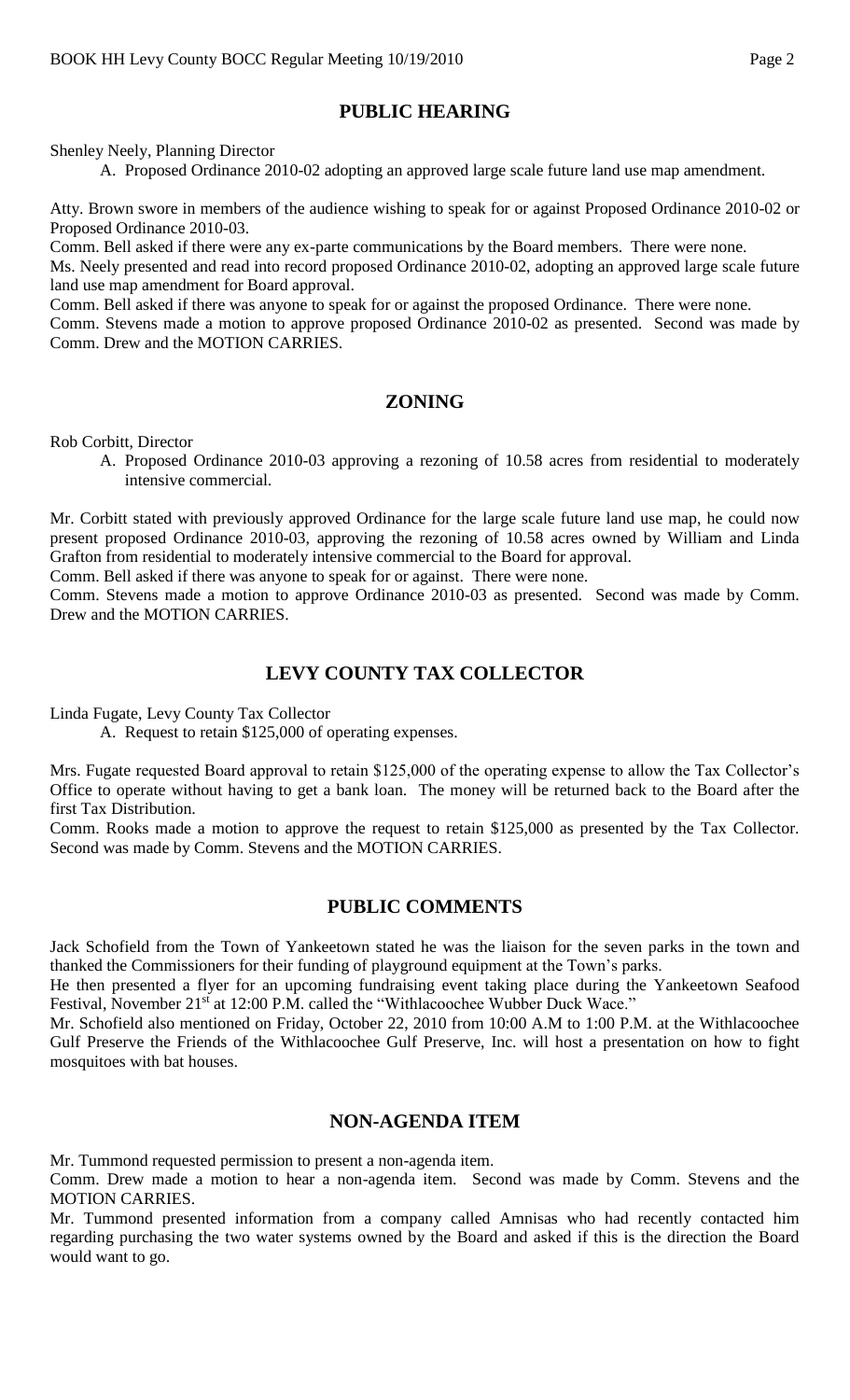After discussion, the Board decided by consensus to make a decision later after the two new Commissioners had a chance to speak with Mr. Moody and Mr. Tummond.

## **DEPARTMENT REPORTS**

## **ASSISTANT TO THE COUNTY COORDINATOR**

Dick Tummond

A. Williams Communication Service Agreement Contract. – TABLED -

## **SHIP/WATER**

Lenore Jones

A. Satisfaction of Mortgages.

Ms. Jones requested Board approval of Satisfaction of Mortgage for Eloise Sims in the amount of \$15,000 in Purchase Assistance and a Satisfaction of Mortgage for Cheryl A. Jones in the amount of \$8,735 in Purchase Assistance.

Comm. Drew made a motion to approve both of the Satisfaction of Mortgages as presented. Second was made by Comm. Johnson and the MOTION CARRIES.

Ms. Jones requested Board approval of Satisfaction of Mortgage for H. Stan Smith/Russell Rivenburg in the amount of \$11,414.40 in Rehabilitation Assistance.

Comm. Drew made a motion to approve the Satisfaction of Mortgage as presented. Second was made by Comm. Johnson and the MOTION CARRIES.

B. Deferred Payment Loan.

Ms. Jones requested Board approval for the Deferred Payment Loan Agreement for Antonio Ortiz/Amparo Rivera in the amount of \$10,200.

Comm. Rooks made a motion to approve the Deferred Payment Loan Agreement as presented. Second was made by Comm. Drew and the MOTION CARRIES.

- C. Proposed Resolution 2010-58 amending Local Housing Assistance Plan. TABLED
- D. Proposed Resolution 2010-59 amending Local Housing Assistance Plan. TABLED
- E. Request approval of annual reports submitted to Florida Housing Finance Corporation.

Ms. Jones requested Board approval of annual reports submitted to Florida Housing Finance Corporation. Comm. Stevens made a motion to approve the annual reports as presented. Second was made by Comm. Drew and the MOTION CARRIES.

### **EMS**

Trish Siebold, Director

A. Request renewal of Certificate of Public Convenience and Necessity for the State of Florida.

Mrs. Siebold requested Board approval and signature of the Chairperson for the Certificate of Public Convenience and Necessity for the State of Florida.

Comm. Stevens made a motion to approve the Certificate of Public Convenience and Necessity as presented. Second was made by Comm. Drew and the MOTION CARRIES.

## **ROAD DEPARTMENT**

Bruce Greenlee, Administrative Superintendent A. Request permission to auction dragline.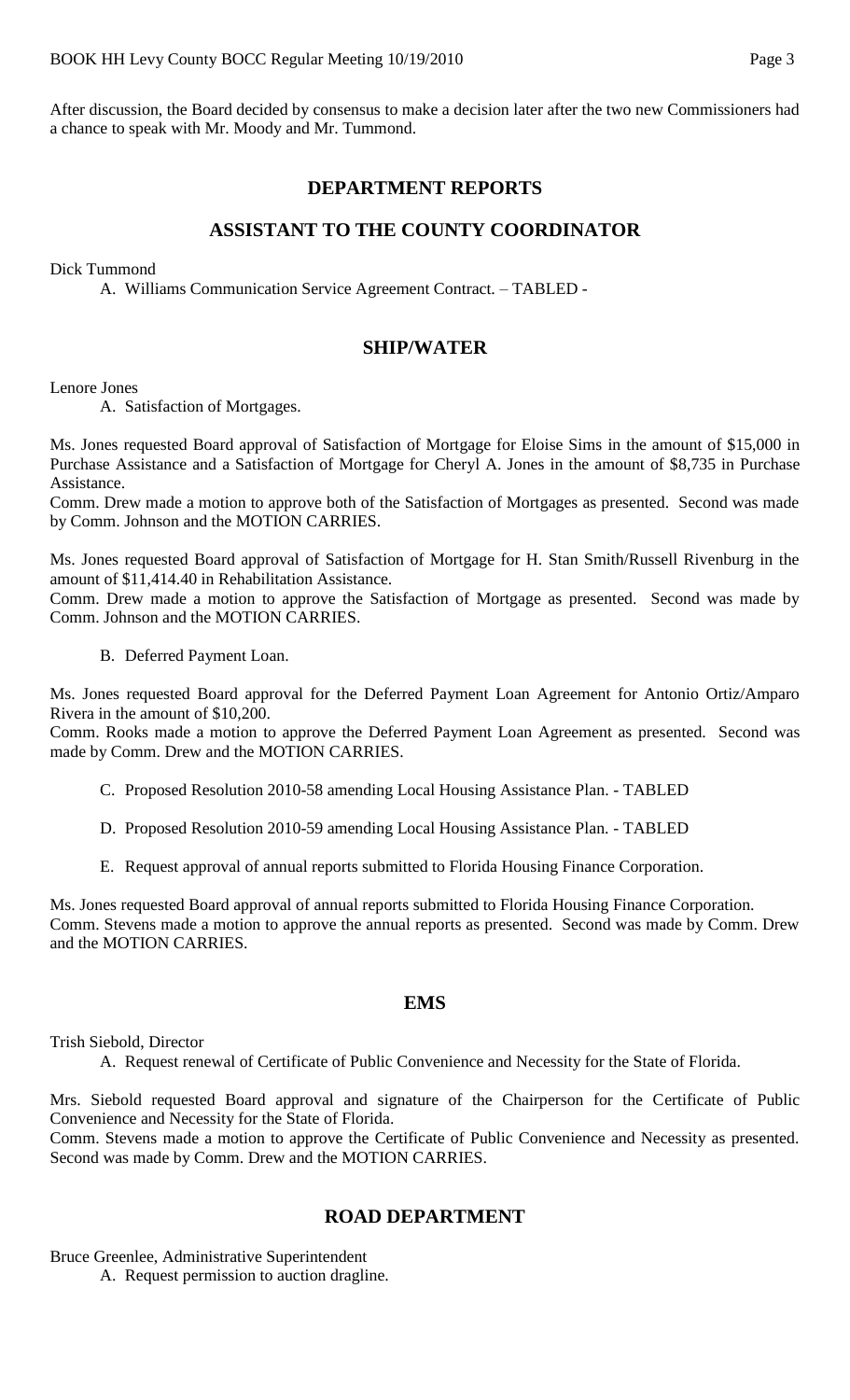Mr. Greenlee requested Board approval to place the dragline from the rock pit up for bid or auction. Comm. Johnson suggests selling it with a "reserve amount". He explains this means the item has to sell at a

certain amount or more, and if not, there would be no sale.

Comm. Drew made a motion to approve placing the dragline up for bid or auction as requested by Mr. Greenlee. Second was made by Comm. Johnson and the MOTION CARRIES.

B. Resolution 2010-60 C316 County Incentive Grant.

Mr. Greenlee requested Board approval of Resolution 2010-60 to accept the C316 County Incentive Grant along with the Addendum to the Consulting Engineer Contract, which must accompany the Resolution.

Comm. Drew made a motion the approve Resolution 2010-60 and the accompanying Addendum as presented by Mr. Greenlee. Second was made by Comm. Stevens and the MOTION CARRIES.

# **ATTORNEY'S REPORT**

Atty. Anne Bast Brown, County Attorney

A. Approve Resolution 2010-61 designating a Recovery Zone pursuant to the American Recovery and Reinvestment Act of 2009 and related provisions of the Internal Revenue Code.

Atty. Brown requested Board approval of Resolution 2010-61 designating a Recovery Zone pursuant to the American Recovery and Reinvestment Act of 2009 and related provision of the Internal Revenue Code. Comm. Stevens made a motion to approve Resolution 2010-61 as presented. Second was made by Comm. Rooks and the MOTION CARRIES.

B. Approve engagement letter with Nabors, Giblin & Nickerson, P.A., to provide legal services as bond counsel for Recovery Zone Facility Bonds for the proposed Tri-County Hospital project in Chiefland, FL.

Atty. Brown requested Board approval of an engagement letter with Nabors, Giblin & Nickerson, P.A. to provide legal services as bond counsel for Recovery Zone Facility Bonds for the proposed Tri-County Hospital project in Chiefland, Florida.

Comm. Stevens made a motion to approve an engagement letter with Nabors, Giblin & Nickerson, P.A. as presented. Second was made by Comm. Drew and the MOTION CARRIES.

## **CDBG – 2010 APPLICATION CYCLE – PUBLIC HEARING**

Dick Tummond

A. Conduct the 1<sup>st</sup> Public Hearing for the FY 2010 CDBG application cycle.

Mr. Tummond requested Board authorization to allow Jordan and Associates to prepare the FY 2010 CDBG application for the County and brought Mr. Blount Armstrong, Vice President of Jordan and Associates to the podium. Mr. Armstrong stated he would be conducting a hearing and a Fair Housing Activity Workshop in connection with funding availability for the FY 2010 CDBG application cycle.

Mr. Armstrong requested the Board conduct the Public Hearing before considering authorization of Jordan and Associates to prepare the FY 2010 CDBG application for the County.

Comm. Bell announced the public hearing was opened. He stated the purpose of the public hearing is to make the public aware the County is eligible for up to \$750,000 in Grant funding from the Community Development Block Grant. Mr. Armstrong explained the four areas of funding available for grants if the county qualified for them. In this funding cycle for 2010, 10% of the funds would go to commercial revitalization, 20% to economic development, 30% to housing rehabilitation, and 40% to neighborhood revitalization. It was a recommendation from Mr. McJordan of the Citizens Advisory Task Force to re-apply in the housing rehabilitation application.

Comm. Bell asked if anyone would like to speak regarding the information presented. There were none. After answering questions from Commissioners the public hearing was closed by Comm. Bell upon Mr. Armstrong's request.

- B. Request Board of County Commissioners authorization to allow Jordan and Associates to prepare the FY 2010 CDBG application for the County.
- C. Request Board of County Commissioners adoption of the Resolution for Signature Designee to make application.